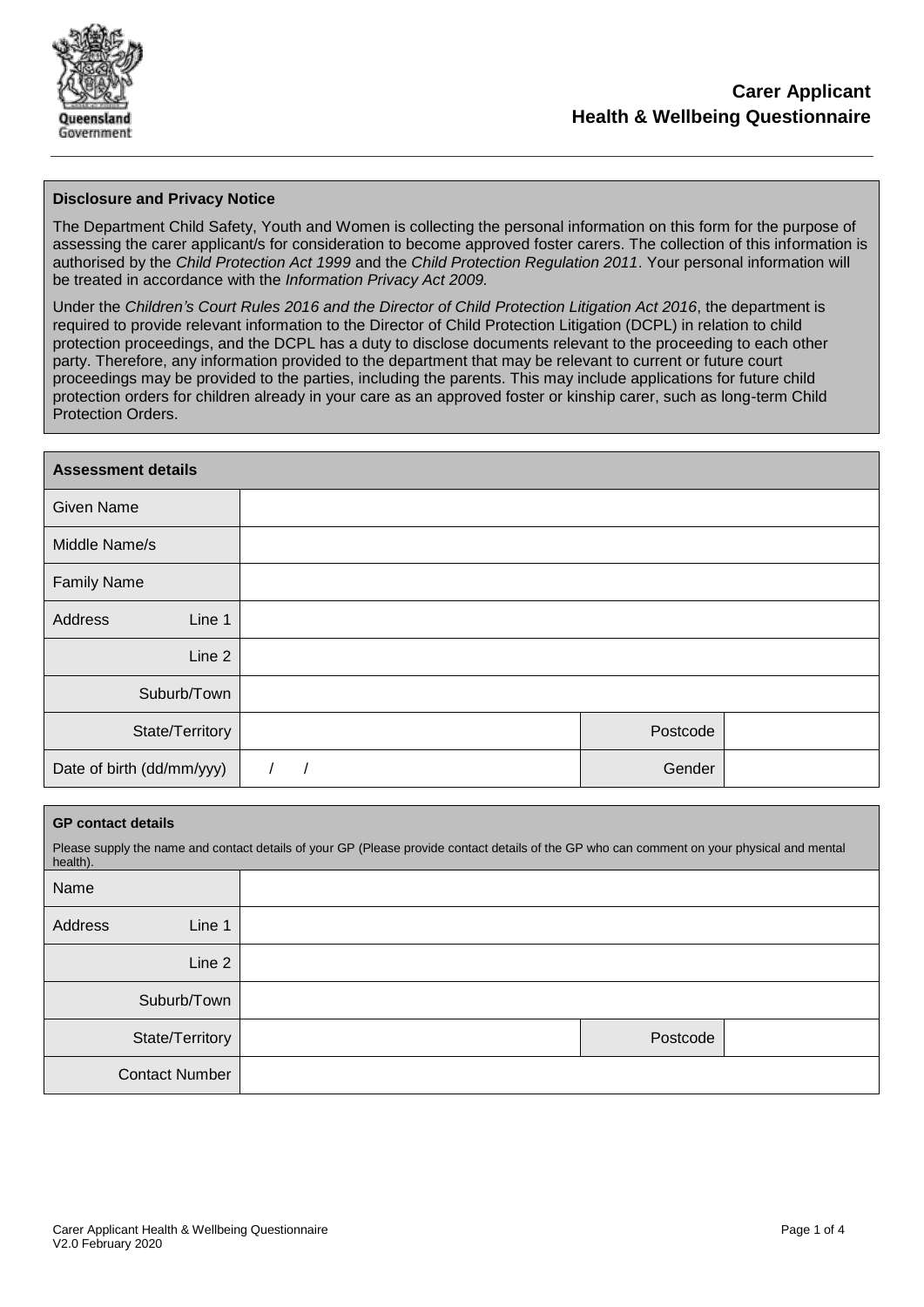

# **Consent for release of medical check information**

I consent to the results of my medical checks being used by the staff member/s of the fostering service, assessment panel or the appointed consultant for the purpose of assessing my application to become an approved foster carer of kinship carer.

> **Signature** Name Date and the Contract of the Contract of the Date Date

| How would you describe your health? (tick one)                |            |           |  |
|---------------------------------------------------------------|------------|-----------|--|
| Excellent<br>Good                                             | Fair       | Poor      |  |
| Have you had any of the following:                            | <b>Yes</b> | <b>No</b> |  |
| Past or current back or shoulder injuries                     |            |           |  |
| Muscular/Skeletal problems                                    |            |           |  |
| High blood pressure                                           |            |           |  |
| Heart complaint                                               |            |           |  |
| Rheumatic fever                                               |            |           |  |
| Asthma, TB or lung disease                                    |            |           |  |
| <b>Ulcers</b>                                                 |            |           |  |
| Bowel, liver or gall bladder disease                          |            |           |  |
| Cancer or tumour of any kind                                  |            |           |  |
| <b>Diabetes</b>                                               |            |           |  |
| Visual difficulties (other than glasses)                      |            |           |  |
| <b>Hearing difficulties</b>                                   |            |           |  |
| Major surgery                                                 |            |           |  |
| Psychological/Psychiatric disorders                           |            |           |  |
| Anxiety/Depressive illness                                    |            |           |  |
| Neurological disorder                                         |            |           |  |
| Blood borne virus (HepC, HIV etc.)                            |            |           |  |
| Current infectious disease                                    |            |           |  |
| If yes to any of the above, please provide details on page 4. |            |           |  |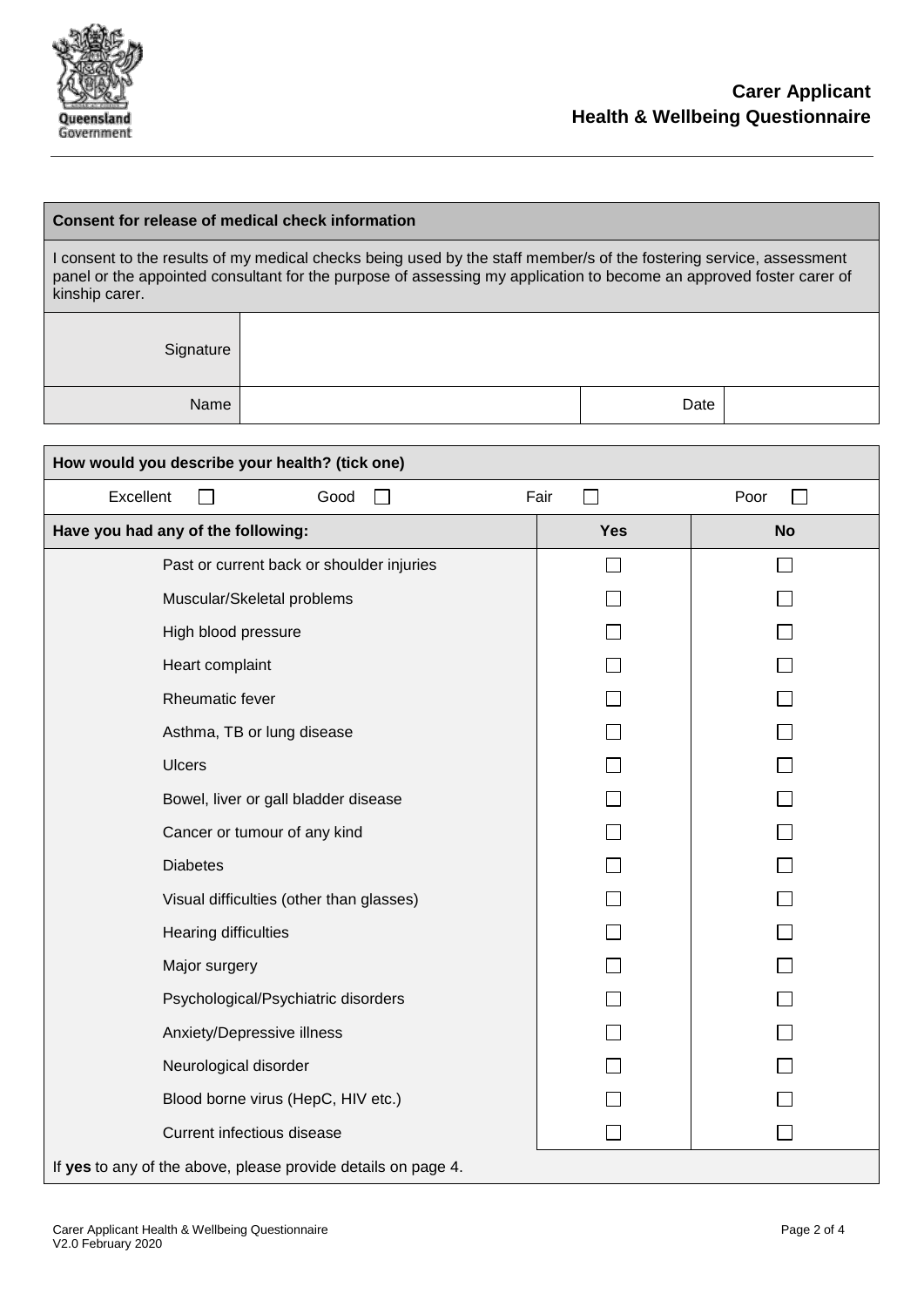

# **Carer Applicant Health & Wellbeing Questionnaire**

| Have you                                                                                   | <b>Yes</b> | <b>No</b> |
|--------------------------------------------------------------------------------------------|------------|-----------|
| Had any immunisations as an adult?                                                         |            |           |
| Received a booster dose of the pertussis (whooping cough) vaccine<br>in the past 10 years? |            |           |
| If yes, please provide immunisation details.                                               |            |           |
|                                                                                            |            |           |
| Have you ever                                                                              | <b>Yes</b> | <b>No</b> |
| Used illegal drugs                                                                         |            |           |
| Misused medication                                                                         |            |           |
| Been involved in illegal activities                                                        |            |           |
| Had a problem managing your anger                                                          |            |           |
| Gambled compulsively                                                                       |            |           |
| If yes to any of the above please provide details.                                         |            |           |

| Please answer the questions below                               |            |           |  |  |
|-----------------------------------------------------------------|------------|-----------|--|--|
| Do you drink alcohol?<br>1.                                     | <b>Yes</b> | <b>No</b> |  |  |
|                                                                 |            |           |  |  |
| If yes, in what form and daily quantity?                        |            |           |  |  |
| Do you smoke?<br>2.                                             | <b>Yes</b> | <b>No</b> |  |  |
|                                                                 |            |           |  |  |
| If yes, how often do you smoke?                                 |            |           |  |  |
|                                                                 |            |           |  |  |
| If yes, how many years have you been smoking?                   |            |           |  |  |
| Have you been hospitalised recently?<br>3.                      | <b>Yes</b> | No        |  |  |
|                                                                 |            |           |  |  |
| If yes, please provide details.                                 |            |           |  |  |
| Have you used medication on a regular basis?<br>4.              | <b>Yes</b> | <b>No</b> |  |  |
|                                                                 |            |           |  |  |
| If yes, please provide details.                                 |            |           |  |  |
| Have you lodged or received a workers compensation claim?<br>5. | <b>Yes</b> | No        |  |  |
|                                                                 |            |           |  |  |
| If yes, please provide details.                                 |            |           |  |  |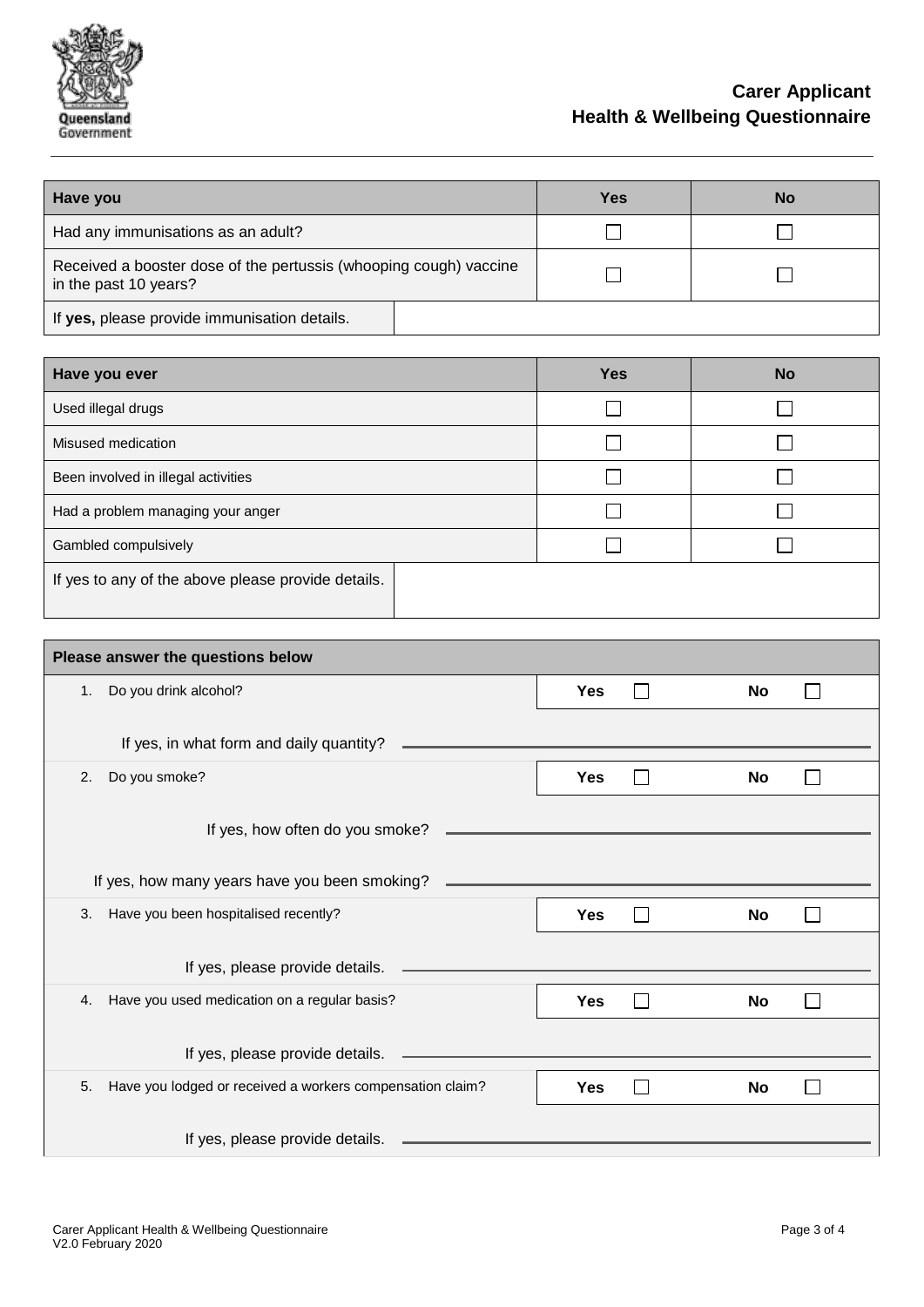

| Have you had difficulty obtaining or keeping life insurance or other<br>6.<br>health insurance? |            |       | No |  |
|-------------------------------------------------------------------------------------------------|------------|-------|----|--|
| If yes, please provide details.                                                                 |            |       |    |  |
| Any other illness or disability?<br>7.                                                          | <b>Yes</b> |       | No |  |
|                                                                                                 |            |       |    |  |
| I confirm the above information is correct                                                      |            |       |    |  |
| Applicant's signature:                                                                          |            |       |    |  |
|                                                                                                 |            |       |    |  |
| Name (please print):                                                                            |            | Date: |    |  |
|                                                                                                 |            |       |    |  |
|                                                                                                 |            |       |    |  |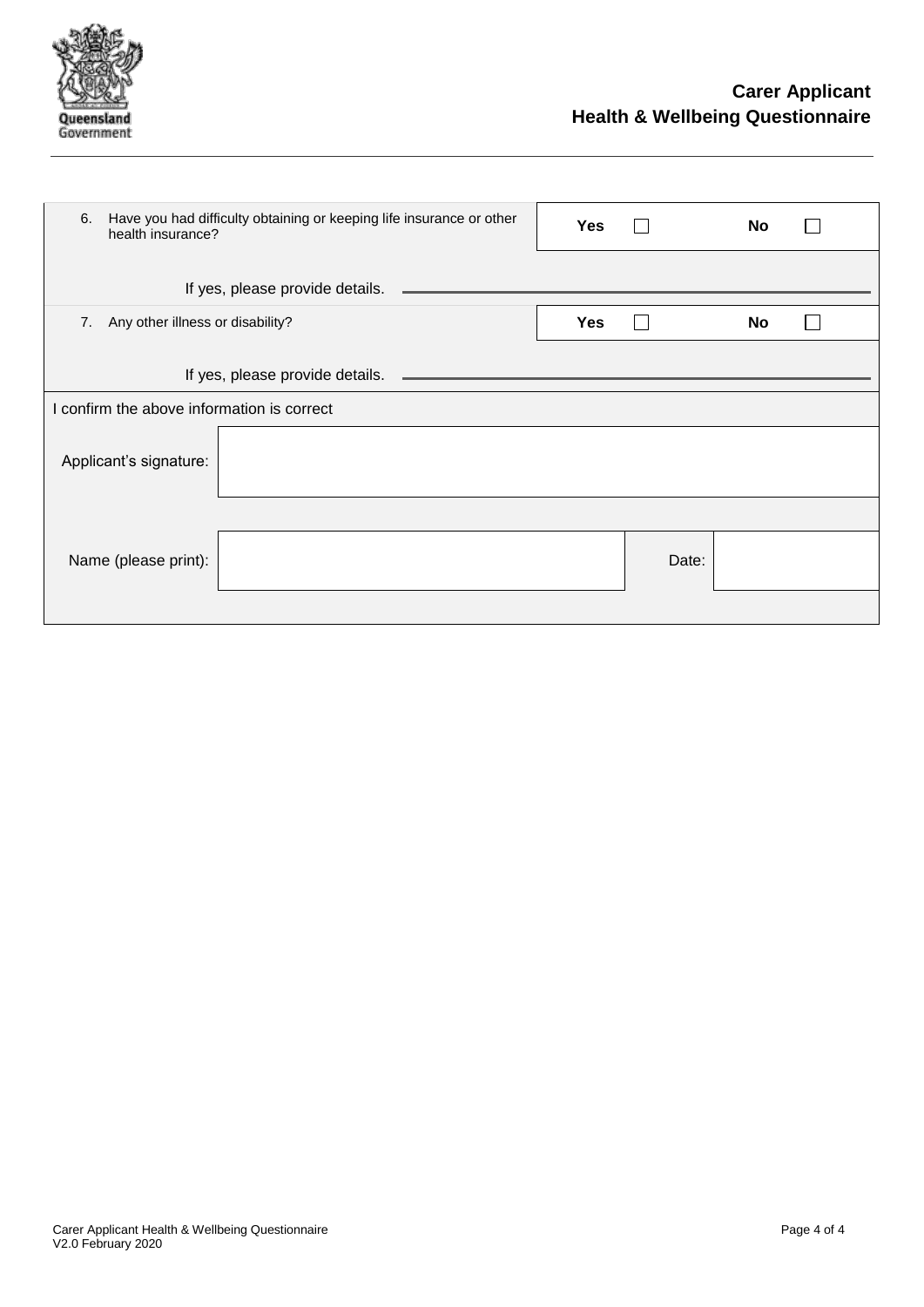

| Details of medical conditions (from page 2)                                                                |
|------------------------------------------------------------------------------------------------------------|
| Please comment on how these medical conditions may impact your ability to care for a child or young person |
|                                                                                                            |
|                                                                                                            |
|                                                                                                            |
|                                                                                                            |
|                                                                                                            |
|                                                                                                            |
|                                                                                                            |
|                                                                                                            |
|                                                                                                            |
|                                                                                                            |
|                                                                                                            |
|                                                                                                            |
|                                                                                                            |
|                                                                                                            |
|                                                                                                            |
|                                                                                                            |
|                                                                                                            |
|                                                                                                            |
|                                                                                                            |
|                                                                                                            |
|                                                                                                            |
|                                                                                                            |